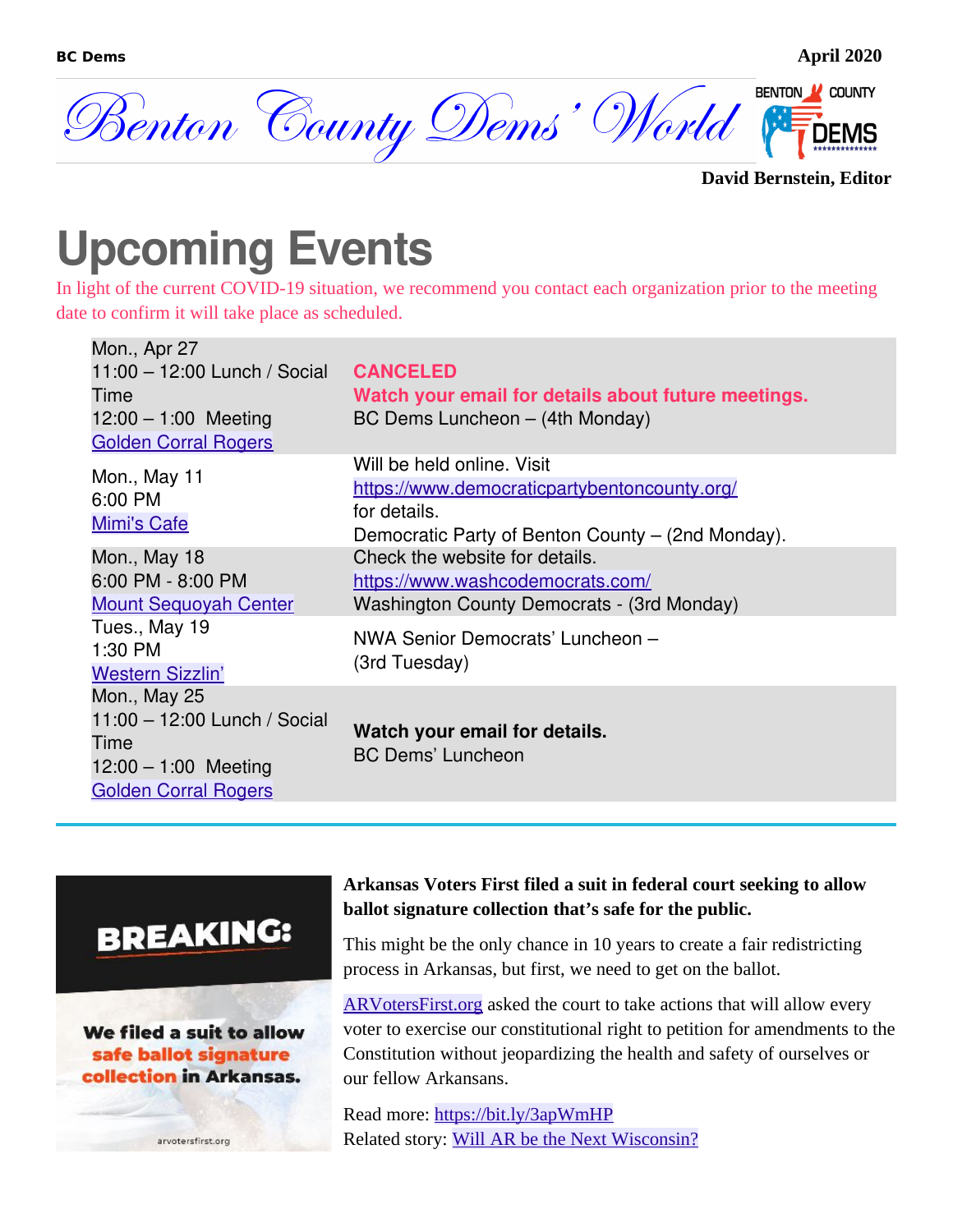## **The President's Memo COVID-19's Crossroads**



We hope you are safe and well during these difficult times. We plan to be reaching out to you this coming month to ensure you are well and discuss ways in which you are remaining an engaged Democrat. Also, please contact one of us on the Executive Committee for any information and we'll try to signpost any resources you might need.

The COVID-19 pandemic is ushering in extraordinary times which is causing as much suffering as it is a clarity of purpose for us as Americans. The exponential spread of the coronavirus will impact a great number of Americans and its effects will be profound and enduring. Our economy is going through a shock on par with the 2008 crash and the Great Depression. This crisis has revealed some essential truths that should motivate us as Democrats in restoring a noble purpose to our nation. A purpose underpinned by good governance in our national, state, and local politics.

Good governance is about making decisions and policies led by facts and

science. Good governance is about responding to actual crises with competence, transparency, and decency enshrined in our Constitution. Good governance is led by a moral authority that strives for unity rather than anger, grievance, crude nationalism, and racism in order to win political support.

We are at a crossroads. This pandemic will change our politics and culture and our choices this year will determine what kind of nation and society we will be on the other side of this crisis. Our choices will be determined by our ability to vote in November. We must defend our democracy while also protecting public health. Right now, voters may only vote by absentee ballot if they provide a specific reason why they must (serious illness, being out of state, etc.). Under an **amendment to HB1085**, just filed with AR Senators Joyce Elliott and Greg Leding and AR Representatives Denise Ennett, Nicole Clowney, and David Whitaker, **Arkansans would be able to vote by absentee ballot without having to provide a reason**. Benton County Dems will keep you updated on the progress of this amendment.

Faithfully yours, *Julia K Bailey*



## **Do you know...**

Know of a member who is sick or in need of our assistance, please forward requests or information to our corresponding secretary at dao.bcdems@gmail.com.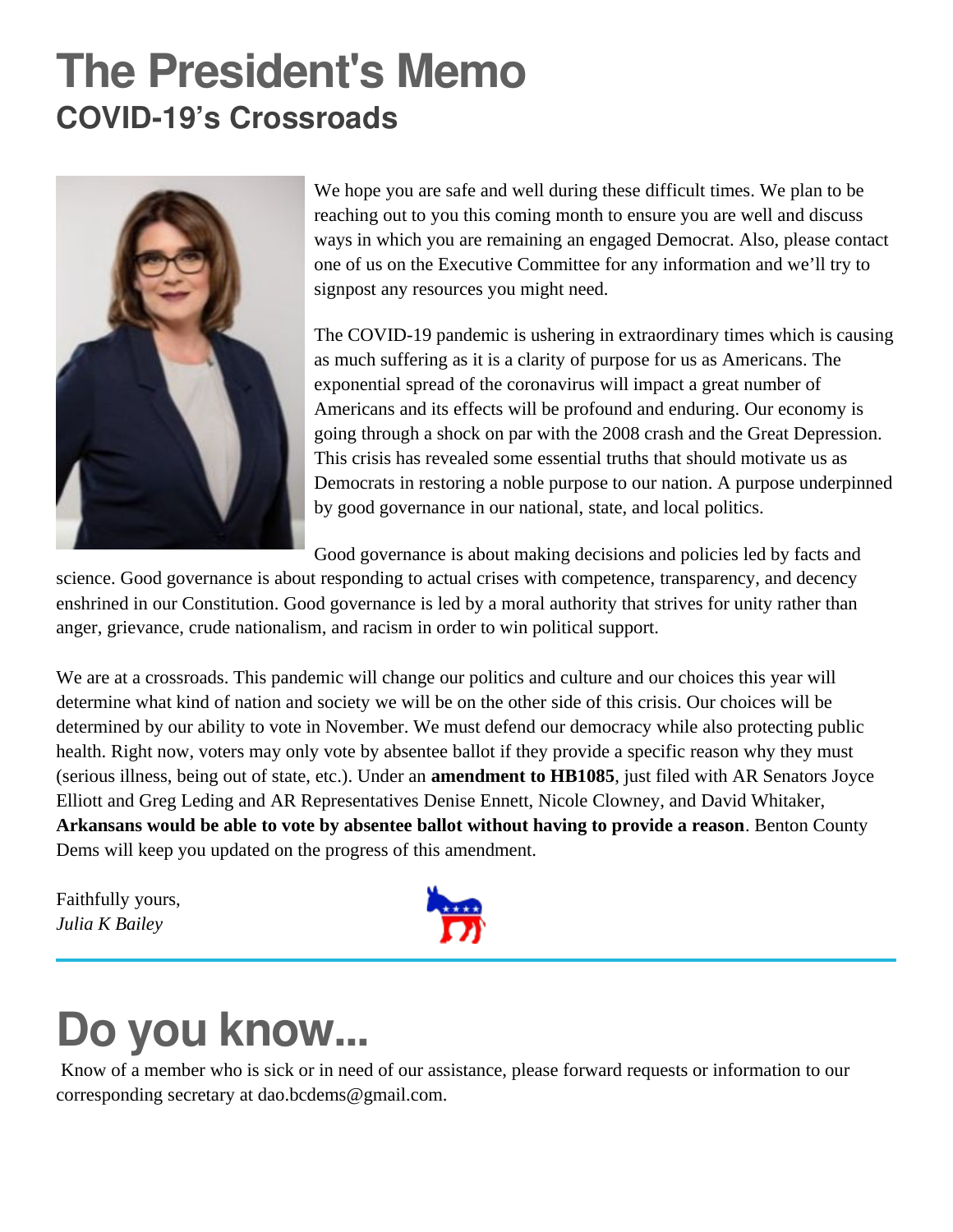# Coronoavirus Support Resources

| Interview with Dr. Anthony Fauci                                      | <b>Read More</b> |
|-----------------------------------------------------------------------|------------------|
| Democratic Party of Arkansas' COVID-19 FAQ & Services Guide Read More |                  |
| Community through COVID Guide                                         | <b>Read More</b> |
| Comprehensive List of Food Pantries in Benton County                  | <b>Read More</b> |
| <b>CARES Act Guide for Small Businesses</b>                           | <b>Read More</b> |
| Make your own mask, make them for those on the front line             | <b>Read More</b> |

## **Candidates Spotlig[ht](https://www.youtube.com/watch?v=as9kKIAqrhQ)**

This month we are featuring Celeste Williams. In the coming months, we will feature additional local Democratic candidates.

[Celeste Williams](https://www.celestewilliamsforarkansas.com/) has dedicated her life to serving others - as a family nurse practitioner, educator, mom, and foster parent. After 20 years as a nurse, she realized not all problems she sees can be fixed in the exam room. That's why she's running for U.S. Congress. "I am fighting for a world where we can all succeed, where getting sick doesn't mean you go



broke, where our children have a world-class education, and we restore dignity to workers in America.

Celeste is a graduate of Southern Nazarene University and the University of Arkansas for Medical Sciences. She works as a family nurse practitioner and is a member of the American Nurses Association, the Arkansas Nurses Association, and the American Association of Nurse Practitioners. She is active in her community through Rotary and her church. She lives just outside of Bella Vista with her husband, four children, chickens, a Rhodesian Ridgeback, 2 peacocks, 3 ducks, 2 rabbits, and a bearded dragon.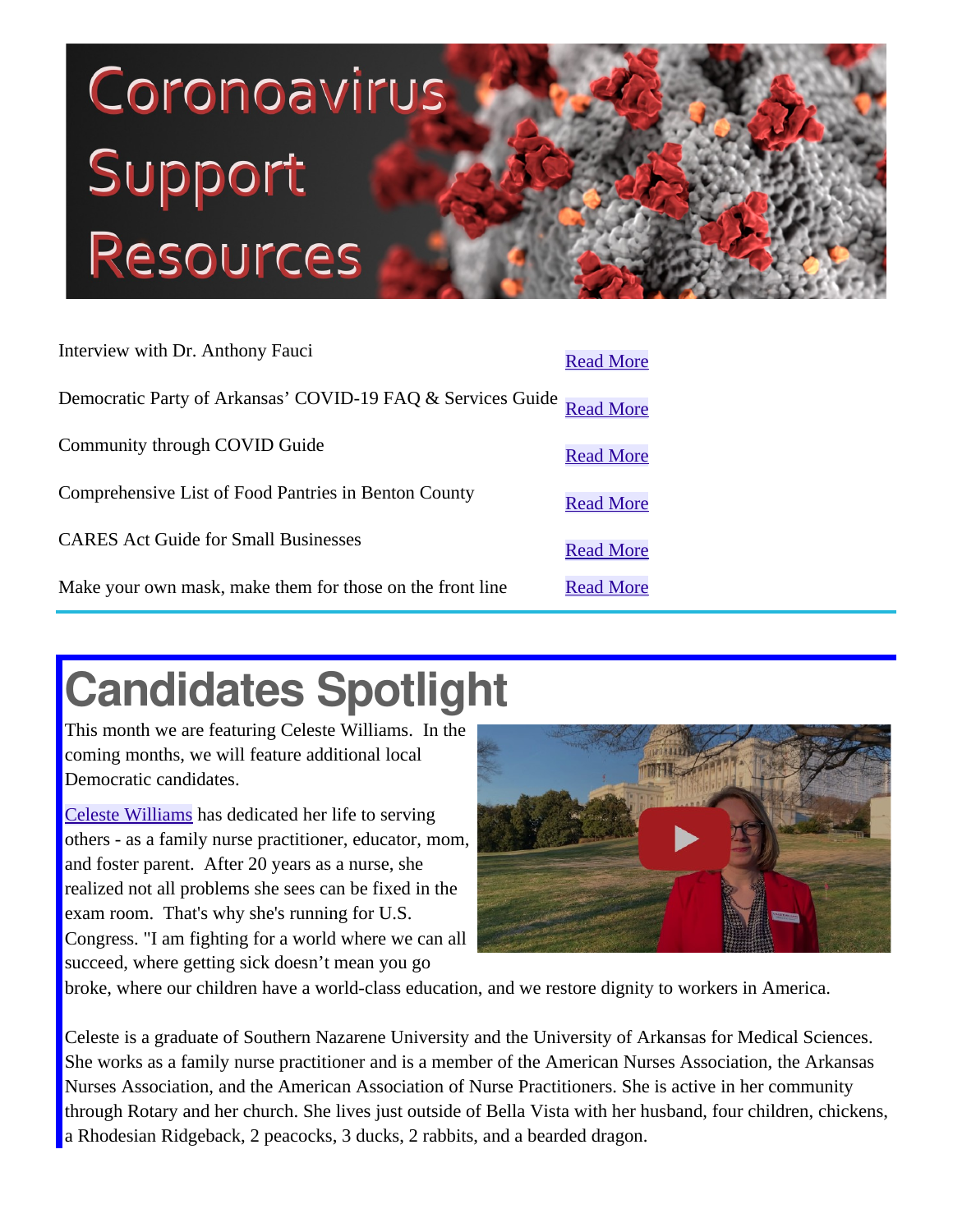### **Will Arkansas Be The Next Wisconsin? Choosing Between Health and Your Rights**

by David A. Bernstein

Wisconsin is not the kind of place that comes to mind when thinking about the source of major political change. Nevertheless, last month it became the epicenter of what may become a key issue for the November national elections. The coronavirus now appears to be a major stumbling block for voters who are used to going to the polls to cast their ballots.

<span id="page-3-0"></span>To the extent that COVID-19 continues to require individuals to shelter-in-place, it seemed like a rational request to allow Wisconsin residents to vote by absentee ballot. This is exactly what attorney John Devaney asked the Wisconsin State Supreme Court to approve. During an emergency hearing held via videoconference Devaney asked the court to simply extend the deadline for mail ballots by six days past election day. This compromise was suggested to ensure that more people could vote, and vote safely.

Lawyers for the Republican Party had made no provisions for this and preferred to hold the election as scheduled. In the end, Judge William Conley of the Western District of Wisconsin federal court agreed with the plaintiffs and issued an order extending the deadline for mailed ballots as requested by Devaney.

With only a few hours left before the election, the Supreme Court order a stay and essentially reversed the decision of the lower court. [1] The end result being that voters who had not previously planned on voting by mail, could no longer request a mail-in ballot, even if they could have returned it by the agreed-upon deadline.

According to the New York Times, "It was the first major voting-rights decision led by the court's conservative newest member, Justice Brett M. Kavanaugh, and it was in keeping with a broader Republican approach that puts more weight on protecting against potential fraud — vanishingly rare in American elections — than the right to vote, with limited regard for the added burdens of the pandemic". [2]

With the prospect of the COVID-19 virus still affecting Arkansas voters – even come November – State Representative Joyce Elliott recently introduced a bill that would allow individuals to cast a ballot by mail or in person. Elliott told reporters she had circulated the proposal and had no negative comments from fellow lawmakers. "Any qualified elector could request a ballot. It would allow voters to vote safely without encountering virus dangers", she said.[3] Nevertheless, the Joint Budget Committee killed Elliott's proposal putting an end to a Democratic Party push for "no-excuses" voting in November.

Bentonville Rep. Jim Dotson proposed a competing amendment that would allow no-excuses voting only if the governer still had an emergency declaration in effect. And, according to his amendment, voters requesting an absentee ballot would not be allowed to vote in person. Other state representatives objected to Elliott's proposal for a wide variety of reasons.

It is worth noting that Gov. Asa Hutchinson has already authorized "no-excuses" absentee voting for few recent runoff primary elections. This did not seem to present a problem to state Republicans at the time. However, in Arkansas under normal circumstances, a voter must have a bona fide reason for voting by mail – being unavoidably absent or seriously ill.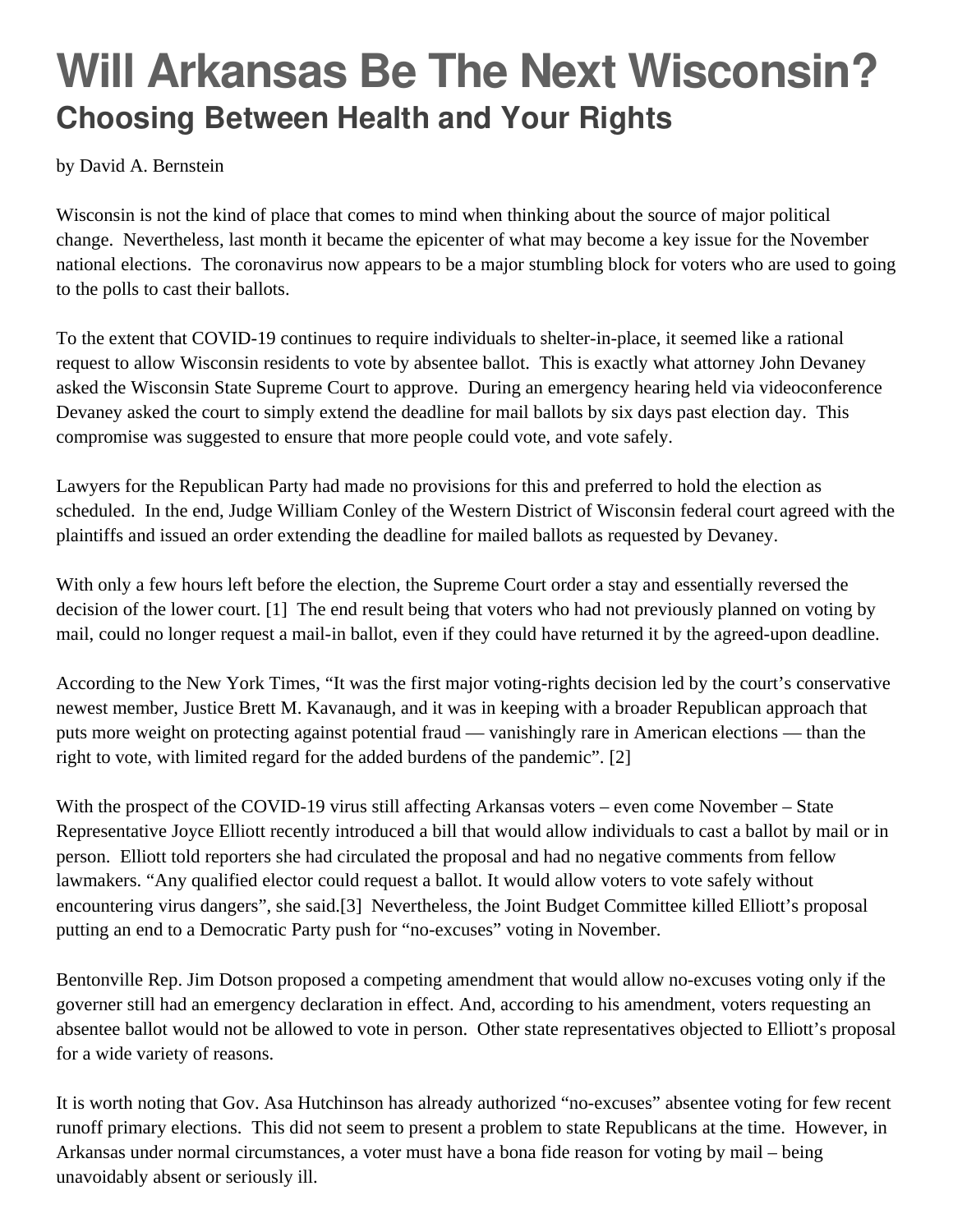The question on my mind is if we are still in a semi-quarantined state, will the Republican-led state legislature pull another Wisconsin style end-run around voters' rights? Perhaps the only way we can be sure this does not happen is to let our state leaders know how important true "no-excuses absentee voting" is to us.

[1] *[Republican National Committee, et al. v. Democratic National Committee, et al.](https://www.supremecourt.gov/opinions/19pdf/19a1016_o759.pdf)* No. 589. U. S. Supreme Court. 6 April 2020.

[2] Rutenberg, Jim and Nick Corasaniti. "*How a Supreme Court Decision Curtailed the Right to Vote in Wisconsin.*" 13 April 2020. The New York Times. [<https://www.nytimes.com/2020/04/13/us/wisconsin](https://www.nytimes.com/2020/04/13/us/wisconsin-election-voting-rights.html)[election-voting-rights.html](https://www.nytimes.com/2020/04/13/us/wisconsin-election-voting-rights.html)>.

[3] Brantley, Max. "*Republican opposition defeats Joyce Elliott's proposal for no-excuse absentee voting in November*." 9 April 2020. Arkansas Times Arktimes.com.

<[https://arktimes.com/arkansas-blog/2020/04/09/republican-opposition-defeats-joyce-elliotts-propoosal-for-no](https://arktimes.com/arkansas-blog/2020/04/09/republican-opposition-defeats-joyce-elliotts-propoosal-for-no-excuse-absentee-voting-in-november)[excuse-absentee-voting-in-november](https://arktimes.com/arkansas-blog/2020/04/09/republican-opposition-defeats-joyce-elliotts-propoosal-for-no-excuse-absentee-voting-in-november)>.

## **Bean Dinner Fundraiser and Monthly General Meetings**

The Executive Committee of Benton County Dems is reviewing the COVID-19 impact on whether to reschedule its Bean Dinner fundraiser for 2020. The general monthly meeting schedule for 2020 is also under review. These events will only be held if it is deemed safe (by public health experts and officials) for groups to get together without danger of infection. Until then, we will strive to keep you connected (from a safe distance) to Benton County candidate campaigns and politics.

### **General Meeting Minutes NO GENERAL MEETING WAS HELD IN MARCH**

**Information About the May General Meeting to Follow Soon.**